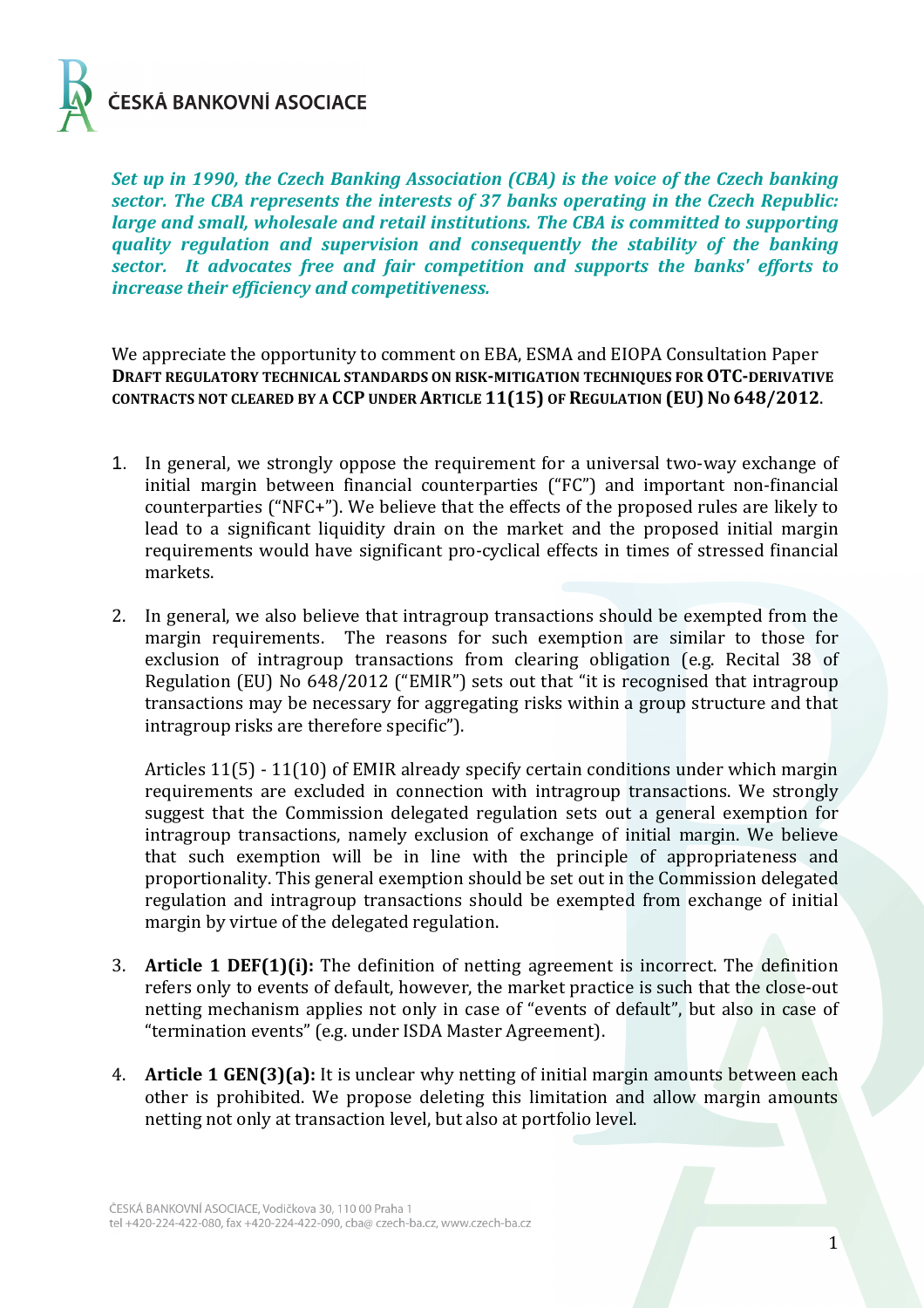

- 5. **Article 2 GEN(3):** According to this provision, the respective threshold should be monitored at group level; however the exchange of initial margin is based on bilateral agreements. This may cause complexities in the documentation and procedures. We suggest considering that the threshold will be monitored at bilateral level, rather than at group level. In addition, we believe that the thresholds for initial margin exchange should be negotiated and mutually agreed by the parties at bilateral level, rather than specified by the law. We also suppose that in case of regulated entities the thresholds for initial margin exchange should be set in relation to Tier 1 capital.
- 6. **Article 2 GEN(4):** We do not see any reason why these rules should apply only between financial counterparties and non-financial counterparties. We believe that these rules should apply also between financial counterparties (similarly to those set out in Article 2 GEN (3)).
- 7. **Article 2 GEN(4)(b):** According to Article 11(3) of Regulation (EU) No 648/2012 ("EMIR") the requirements to have "risk-management procedures that require the timely, accurate and appropriately segregated exchange of collateral with respect to OTC derivative contracts" (i.e. the margin requirements) are applicable only to NFC+ after the clearing threshold is exceeded by them. Non-financial counterparties other than those referred to in Article 10 of EMIR ("NFC") are exempted from these rules under EMIR. Therefore it is unclear why Article 2 GEN(4)(b) requires that the exclusion of collateral exchange in connection with transactions entered into with NFC must be agreed between the parties. This provision would lead to renegotiation of all contracts with NFCs to exclude the margin requirements. Such renegotiation will be just another administrative burden imposed on market participants without any reason. Article 2 GEN(4)(b) is in conflict with Article 11(3) of EMIR, which stipulates that the margin requirements are applicable only to NFCs+. It means that the exclusion of margin requirements regarding NFCs is automatic and it does not require an agreement between the parties as it is presumed by Article 2 GEN(4)(b). Therefore Article 2 GEN(4)(b) should be deleted in its entirety and the Commission delegated regulation should explicitly set out that the margin requirements are not applicable to OTC derivatives contracts with NFCs.
- 8. **Article 2 GEN(4)(c):** EMIR is not applicable to entities referred to in Article 1(4) and (5) of EMIR. It means that also the margin requirements under the Commission delegated regulation are not applicable to transactions with these entities. Article 2  $GEN(4)(c)$  is in conflict with Article 1(4) and (5) of EMIR, if it requires that the margin requirements must be excluded by agreements with these entities. The margin requirements regarding these entities are excluded automatically and the Commission delegated regulation may not require that this must be excluded by agreements between the parties. Therefore Article 2 GEN(4)(c) should be deleted in its entirety and the delegated regulation should explicitly set out that the margin requirements are not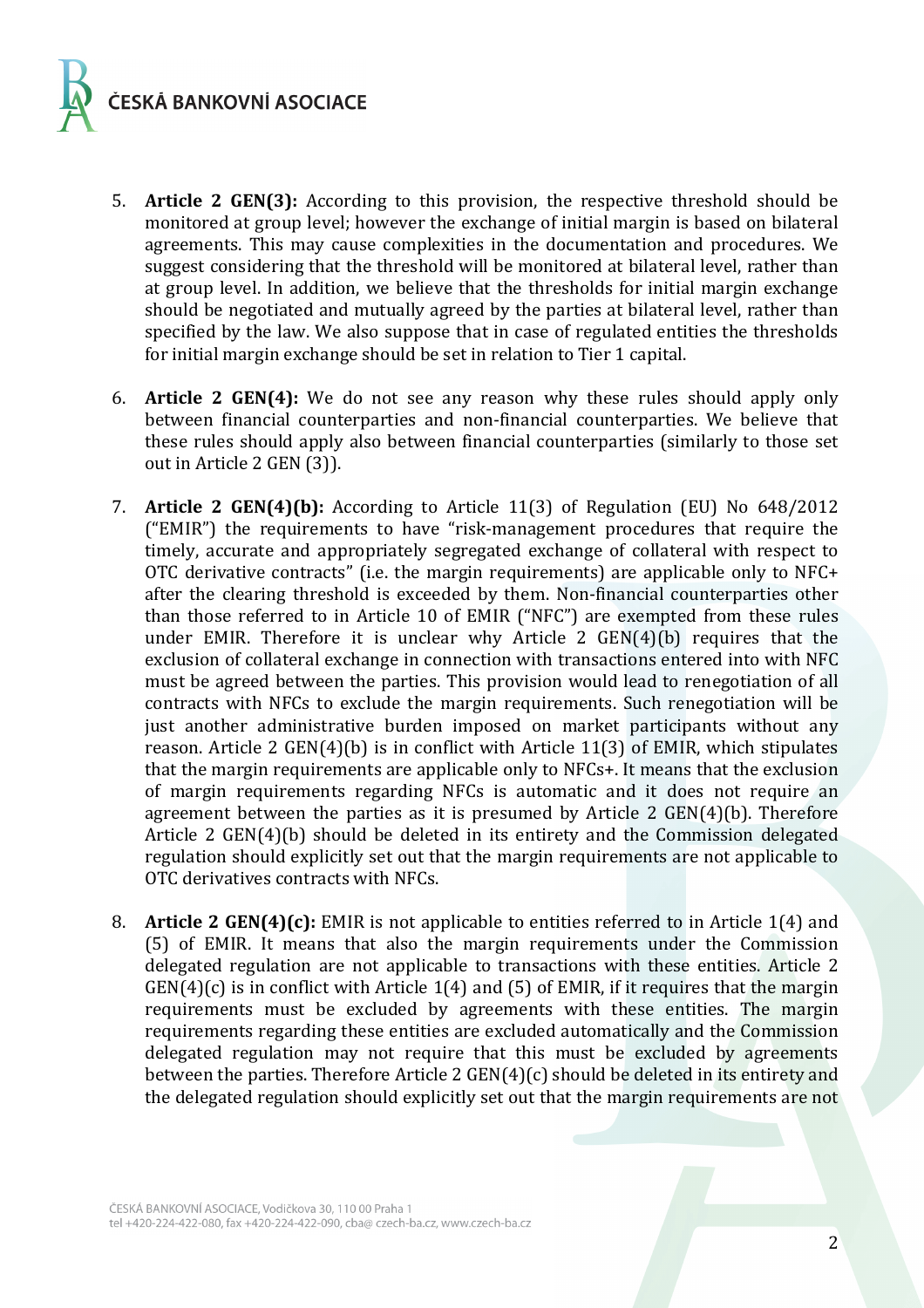

applicable to OTC derivatives contracts with entities referred to in Article 1(4) and (5) of EMIR.

- 9. **Article 2 GEN(4)(d):** We believe that the margin requirements should be automatically excluded in case of centrally cleared derivatives transactions, including indirectly cleared transactions and no additional agreements between the parties may be required in this regard. Therefore Article 2 GEN(4)(d) should be deleted in its entirety and the delegated regulation should explicitly set out that the margin requirements thereunder are not applicable to indirectly cleared OTC derivatives contracts.
- 10. The Commission delegated regulation should explicitly set out that the margin requirements are applicable only to new contracts concluded upon entry into force of the delegated regulation. Since the variation margin is usually calculated at portfolio level, it is unclear, how should apply the new margin requirements regarding variation margin at portfolio level in connection with transactions concluded prior to entry into force of the delegated regulation. Also certain aspects of initial margin (e.g. Article 1 EIM(4)) are calculated at portfolio level and it is unclear how should apply the new margin requirements regarding initial margin at the portfolio level in connection to the transactions concluded prior to entry into force of the delegated regulation.
- 11. **Question 3:** We are of the opinion that the requirements regarding cover pools are sufficient and they should not be further tightened.
- 12. **Article 1 VM(1):** We are of the opinion that the minimum frequency of variation margin collection should be one week, rather than one day. The daily collection represents too strict operational burden for smaller financial counterparties. In addition, we believe that the delegated regulation should not specify explicit frequency for variation margin collection. It should rather set out a general rule that the variation margin is collected with "sufficient frequency".

The delegated regulation should also clarify that the variation margin is calculated at portfolio level.

- 13. **Article 1 EIM(4)(c):** This provision is unclear, please clarify.
- 14. **Article 1 EIM(4)(f):** Period of 10 days is too short. This should be prolonged at least to 30 days. In addition, we believe that the delegated regulation should not specify explicit frequency for the total amount of initial margins recalculation and collection. It should rather set out a general rule that the total amount of initial margins is recalculated and collected with "sufficient frequency".
- 15. **Article 6 MRM(1)(a):** The validation of initial margin model should be allowed to be performed by internal risk management units or internal audit units of the parties. The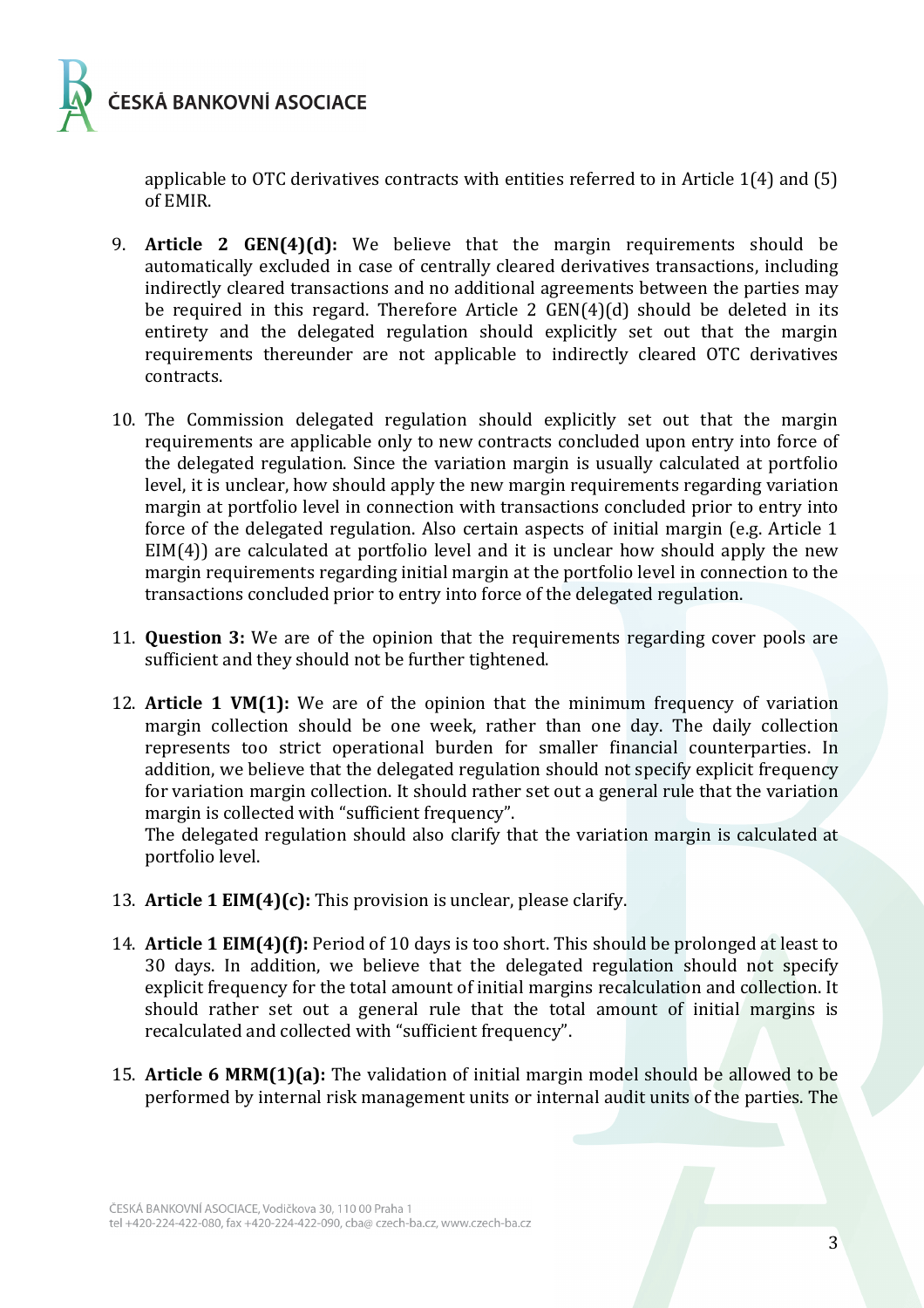

requirement to validate the model by an independent party is unjustified and unreasonable.

- 16. **Article 6 MRM(2):** The legal enforceability of netting agreements within the EU should be ensured by the adoption of the long-discussed draft Netting Directive.
- 17. **Article 6 MRM(3):** It is unclear what is meant by "knowledgeable third-party".
- 18. **Article 2 LEC(1)(a):** We are of the opinion that the minimum frequency of collateral re-evaluation should be at least one week, rather than one day. The daily re-evaluation represents too strict operational burden for smaller financial counterparties. In addition, we believe that the delegated regulation should not specify explicit frequency for collateral re-evaluation. It should rather set out a general rule that the collateral is re-evaluated with "sufficient frequency".
- 19. **Article 6 LEC:** We believe that eligible collateral, as well as appropriate haircuts for the collateral used, should be determined by the parties involved, rather than by the regulation.
- 20. **Article 6 LEC(1)(c):** It is unclear what is meant by "otherwise subject to significant wrong way risk".
- 21. **Article 7 LEC:** We are of the opinion that implementation of concentration limits for collateral is not justified and it is senseless. The idea of concentration limits is based on the expectation that default of counterparty may decrease the value of collateral (posted in the form of securities issued by a third party). However, this may happen only in extraordinary market circumstances, when the defaulting counterparty is a global systematically important bank (such as Lehman Brothers was). Only in such case may the collapse of one counterparty lead to depreciation of the collateral. Therefore, the implementation of concentration limits may by justifiable (if at all) only in case of counterparties which collapse may depreciate certain types of collateral. Defaults of a financial counterparty or non-financial counterparty usually do not lead to the collapse of markets and to the depreciation of collateral. The implementation of concentration limits is not justifiable in general.
- 22. **Article 1 SEG:** Segregation and third party custody should not be required by regulation and re-hypothecation should not be prohibited by regulation. A party collecting initial margin should offer segregation as an option so the parties can agree on segregation if commercially appropriate. In addition, it is unclear how should the segregation requirements apply in case of cash collateral, when the collecting entity is a bank. Does this requirement mean that such cash will not belong to the assets of the bank?